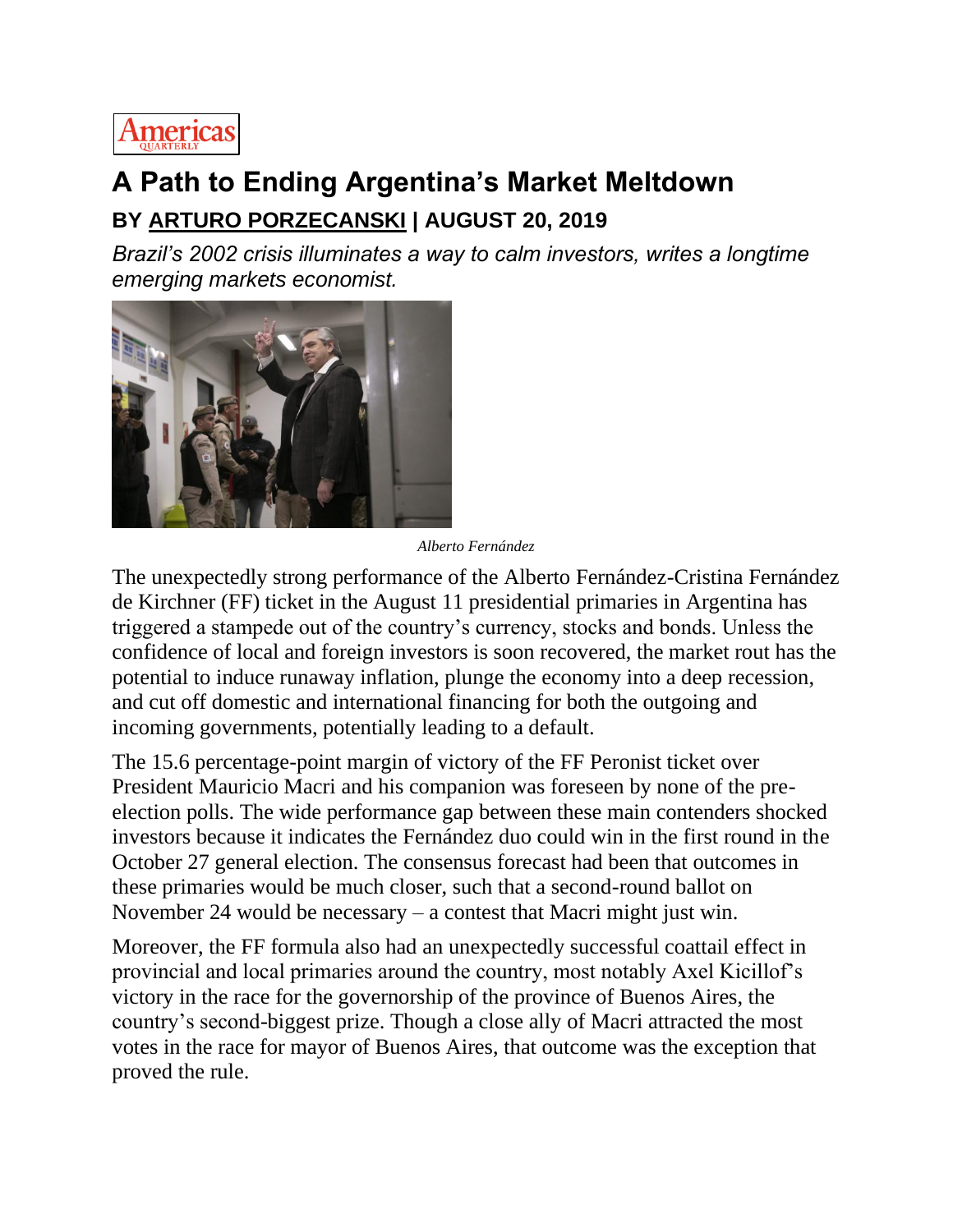In general, actual and potential supporters of the FF presidential ticket outperformed in the August 11 primaries, so much so that the October election contest could send Alberto Fernández to the *Casa Rosada* with exceptionally strong backing – majorities in one or possibly both houses of congress, and with mostly FF allies running provincial and municipal governments. Such a powerful government could implement much of its agenda, for better and for worse.

Now the challenge is to stop the vicious cycle of capital flight, currency depreciation, accelerating inflation and plunging economic activity that was sparked by the electoral results. This must be done sooner rather than later, because otherwise the government will find it very difficult to refinance its maturing shortterm debts, and the central bank will likely experience a steady drain of its international reserves. In that scenario, the IMF, which has been sending big checks to Argentina every three months, would probably not send the next one in late September.

The Macri administration has announced some palliative measures (e.g. a 90-day freeze in gasoline prices and a tax exemption for food purchases), and the central bank has tightened marginally monetary conditions. But the government leadership team is powerless to restore the investor confidence that has evaporated. Given his clear frontrunner status, that responsibility rests with Alberto Fernández.

The current situation in Argentina is eerily reminiscent of that in Brazil in mid-2002. At the time, Luiz Inácio Lula da Silva, who was running for president for the fourth time, was looking surprisingly strong in the polls. Local and foreign investors were increasingly worried about what a Lula presidency could bring, and so they were dumping Brazilian assets – stocks, bonds and the currency. They feared that his victory would mean a break with the market-friendly policies of the outgoing Fernando Henrique Cardoso – including a break with the IMF, from which Brazil had been borrowing.

Worried about potentially inheriting an economic and financial mess, Lula decided to show his cards four months before the elections. In June 2002, he made a [public](https://www1.folha.uol.com.br/folha/brasil/ult96u33908.shtml)  [statement–](https://www1.folha.uol.com.br/folha/brasil/ult96u33908.shtml) he called it a "Letter to the People" – making clear his commitment to sound fiscal and monetary policies and the rule of law. He wrote about a "new social contract capable of assuring economic growth with stability" one of whose premises was "naturally, a respect for the country's contracts and obligations." After all, Lula wrote, "it doesn't matter who gains or loses electorally from the crisis, because it damages Brazil."

And Lula followed those words with concrete actions. Two months before the elections, he gave his blessing to a new IMF program which committed the next government to maintain, with minor modifications, Cardoso's austere fiscal and